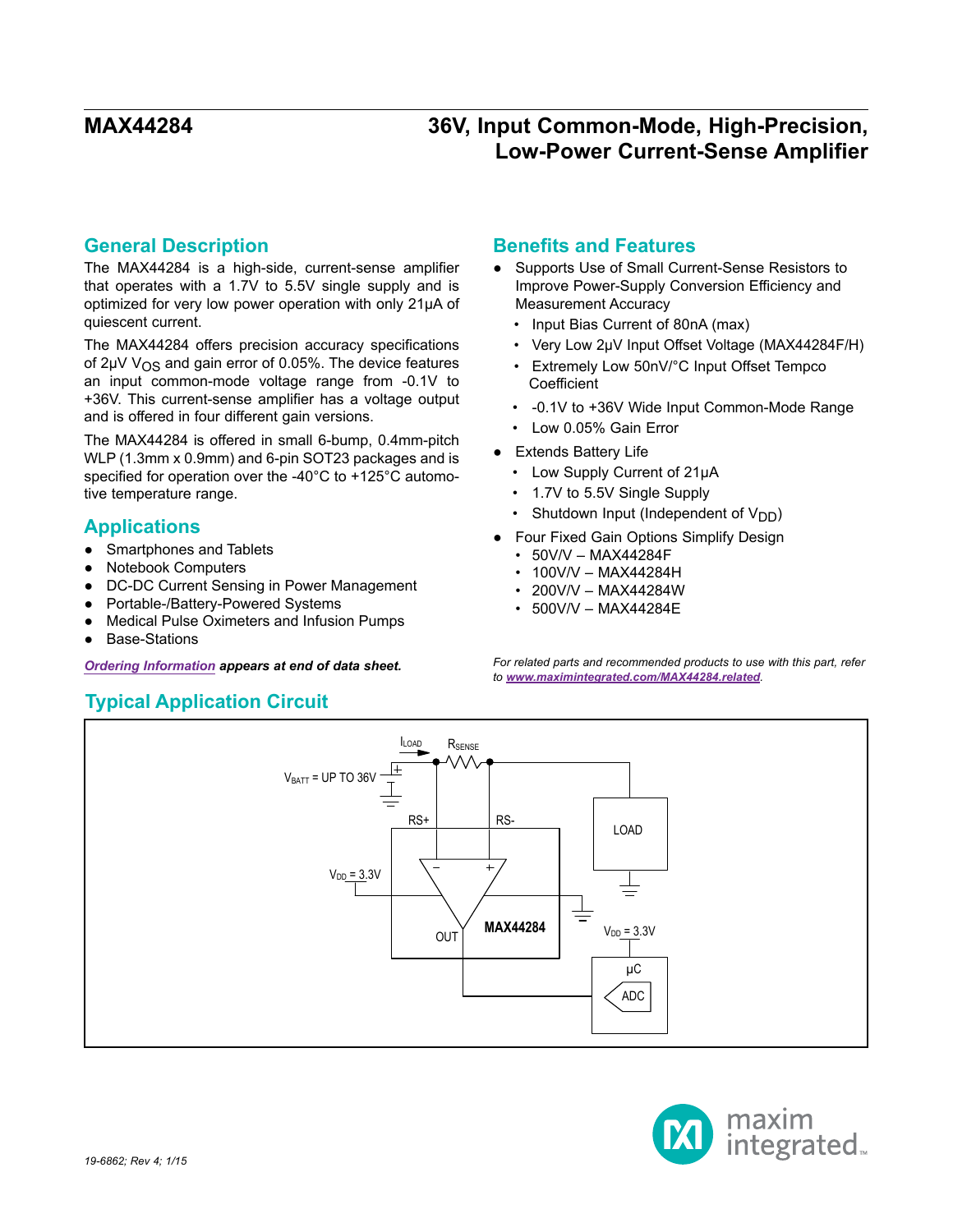## **Absolute Maximum Ratings**

| Continuous Power Dissipation ( $T_A$ = +70°C) |  |
|-----------------------------------------------|--|
| WLP (derate 10.5mW/°C above +70°C)840mW       |  |
| SOT23 (derate 4.3mW/°C above +70°C) 347.8mW   |  |

| Operating Temperature Range -40°C to +125°C |  |
|---------------------------------------------|--|
|                                             |  |
|                                             |  |
|                                             |  |
|                                             |  |

*Stresses beyond those listed under "Absolute Maximum Ratings" may cause permanent damage to the device. These are stress ratings only, and functional operation of the device at these or any other conditions beyond those indicated in the operational sections of the specifications is not implied. Exposure to absolute maximum rating conditions for extended periods may affect device reliability.*

# **Package Thermal Characteristics (Note 1)**

### WLP

Junction-to-Ambient Thermal Resistance (θJA) ..........70°C/W

**Note 1:** Package thermal resistances were obtained using the method described in JEDEC specification JESD51-7, using a four-layer board. For detailed information on package thermal considerations, refer to **www.maximintegrated.com/thermal-tutorial**.

## **Electrical Characteristics**

(V<sub>DD</sub> = 3.3V, V<sub>CM</sub> = 12V, V<sub>SENSE</sub> = V<sub>FS</sub>/2, V<sub>FS</sub> = (V<sub>DD</sub> - V<sub>OH</sub> - V<sub>OL</sub>)/Gain, V<sub>SHDN</sub> = V<sub>DD</sub>, R<sub>L</sub> = 10kΩ to GND, T<sub>A</sub> = -40°C to +125°C, unless otherwise noted. Typical values are at  $T_A$  = +25°C.) (Note 2)

| <b>PARAMETER</b>                   | <b>SYMBOL</b>                                                      | <b>CONDITIONS</b>                                                              |        | <b>TYP</b>     | <b>MAX</b> | <b>UNITS</b> |
|------------------------------------|--------------------------------------------------------------------|--------------------------------------------------------------------------------|--------|----------------|------------|--------------|
| <b>POWER SUPPLY</b>                |                                                                    |                                                                                |        |                |            |              |
| Supply Voltage                     | V <sub>DD</sub>                                                    | Guaranteed by PSRR                                                             | 1.7    |                | 5.5        | $\vee$       |
| Shutdown Supply Current            | <b>SHDN</b>                                                        |                                                                                |        | 0.3            | 0.8        | μA           |
|                                    |                                                                    | $T_A$ = +25°C, R <sub>L</sub> = $\infty$                                       |        | 21             | 31.2       |              |
| <b>Supply Current</b>              | <b>I</b> <sub>DD</sub>                                             | $-40^{\circ}$ C $\leq$ T <sub>A</sub> $\leq$ +125°C, R <sub>I</sub> = $\infty$ |        |                | 41.5       | μA           |
| Power-Supply Rejection<br>Ratio    | <b>PSRR</b>                                                        | 1.7V ≤ $V_{DD}$ ≤ 5.5V, $V_{OUT}$ = 1V                                         | 100    | 110            |            | dB           |
| Shutdown Voltage Low               | $V_{IL}$                                                           |                                                                                |        |                | 0.55       | $\vee$       |
| Shutdown Voltage High              | V <sub>IH</sub>                                                    |                                                                                | 1.3    |                |            | $\vee$       |
| <b>DC CHARACTERISTICS</b>          |                                                                    |                                                                                |        |                |            |              |
| Input Common-Mode Voltage<br>Range | $V_{CM}$                                                           | Guaranteed by CMRR                                                             | $-0.1$ |                | $+36$      | $\vee$       |
| Common-Mode Rejection              |                                                                    | $-0.1V \le V_{CM} \le +36V$ , $V_{CM} = RS$                                    | 91.3   | 140            |            |              |
| Ratio (Note 5)                     | <b>CMRR</b><br>+0.1V ≤ $V_{CM}$ ≤ +36V, $V_{CM}$ = RS-<br>(Note 7) | 120                                                                            | 145    |                | dB         |              |
| Input Bias Current                 | $I_{RS+}I_{RS-}$                                                   |                                                                                |        | 2              | 80         | nA           |
| Input Offset Current               | los                                                                |                                                                                |        | $\overline{2}$ | 50         | nA           |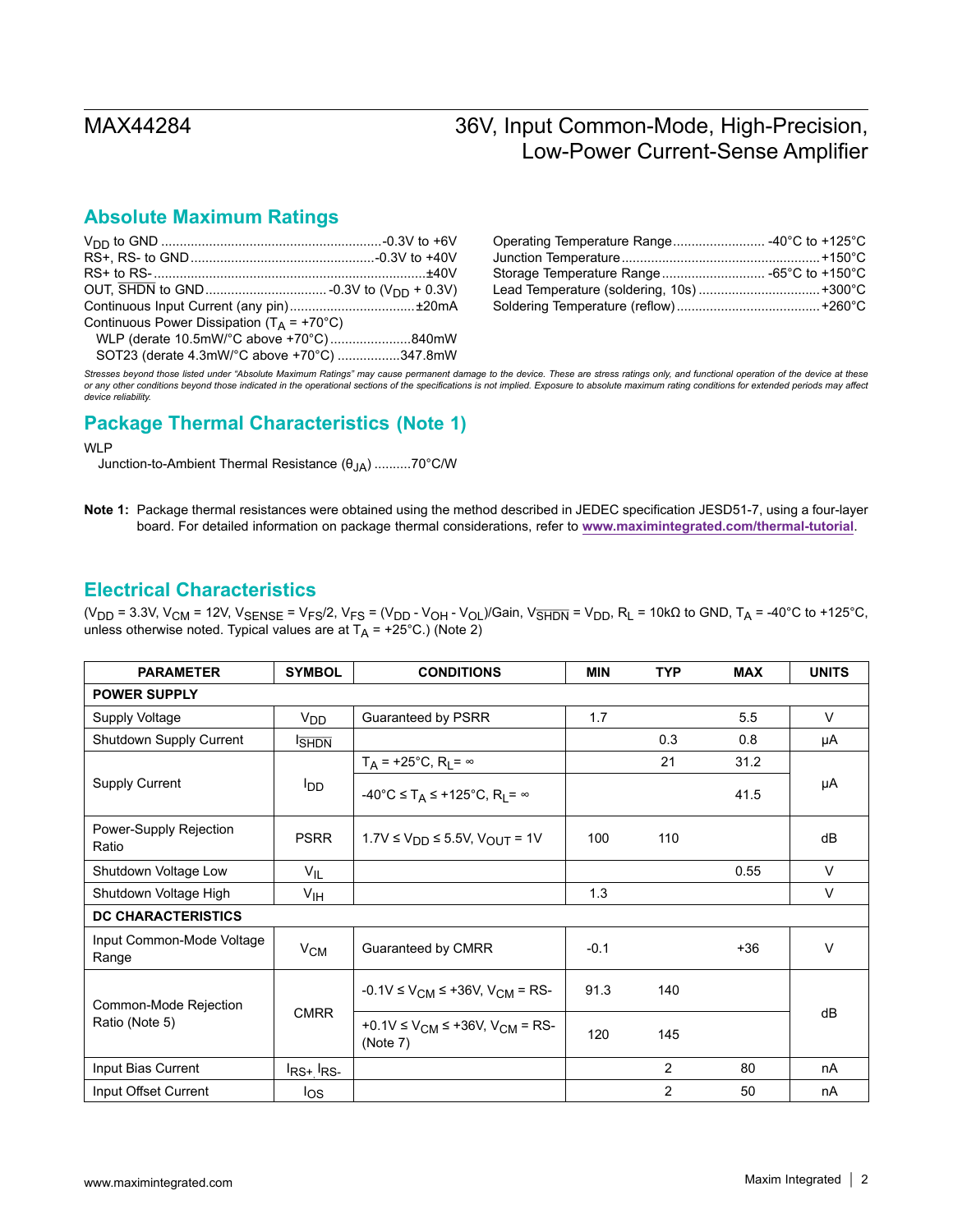## **Electrical Characteristics (continued)**

(V<sub>DD</sub> = 3.3V, V<sub>CM</sub> = 12V, V<sub>SENSE</sub> = V<sub>FS</sub>/2, V<sub>FS</sub> = (V<sub>DD</sub> - V<sub>OH</sub> - V<sub>OL</sub>)/Gain, V<del>SHDN</del> = V<sub>DD</sub>, R<sub>L</sub> = 10kΩ to GND, T<sub>A</sub> = -40°C to +125°C, unless otherwise noted. Typical values are at T<sub>A</sub> = +25°C.) (Note 2)

| <b>PARAMETER</b>                          | <b>SYMBOL</b> | <b>CONDITIONS</b>                                          | <b>MIN</b> | <b>TYP</b> | <b>MAX</b>  | <b>UNITS</b> |  |
|-------------------------------------------|---------------|------------------------------------------------------------|------------|------------|-------------|--------------|--|
|                                           |               | MAX44284F (T <sub>A</sub> = +25°C)                         |            | ±2         | ±10         |              |  |
|                                           |               | MAX44284F<br>$(-40^{\circ}C \leq T_A \leq +125^{\circ}C)$  |            |            | ±28         |              |  |
|                                           |               | MAX44284H (T <sub>A</sub> = +25°C)                         |            | ±2         | ±12         |              |  |
| Input Offset Voltage (Note 3)             | $V_{OS}$      | MAX44284H<br>$(-40^{\circ}C \leq T_A \leq +125^{\circ}C)$  |            |            | ±28         | μV           |  |
|                                           |               | MAX44284W (T <sub>A</sub> = +25°C)                         |            | ±10        | ±20.5       |              |  |
|                                           |               | MAX44284W<br>$(-40^{\circ}C \leq T_A \leq +125^{\circ}C)$  |            |            | ±38         |              |  |
|                                           |               | MAX44284E (T <sub>A</sub> = +25°C)                         |            | ±15        | ±26         |              |  |
|                                           |               | MAX44284E<br>$(-40^{\circ}C \leq T_A \leq +125^{\circ}C)$  |            |            | ±40         |              |  |
| Input Offset Voltage<br>Temperature Drift | $TCV_{OS}$    |                                                            |            | 50         |             | nV°C         |  |
|                                           |               | MAX44284F                                                  |            | 50         |             | V/V          |  |
|                                           | G             | MAX44284H                                                  |            | 100        |             |              |  |
| Gain                                      |               | MAX44284W                                                  |            | 200        |             |              |  |
|                                           |               | MAX44284E                                                  |            | 500        |             |              |  |
|                                           |               | MAX44284F (T <sub>A</sub> = +25°C)                         |            | 0.05       | 0.15        |              |  |
|                                           |               | MAX44284F<br>$(-40^{\circ}C \leq T_A \leq +125^{\circ}C)$  |            |            | 0.20        |              |  |
|                                           |               | MAX44284H (T <sub>A</sub> = +25°C)                         |            | 0.05       | 0.15        | %            |  |
| Gain Error (Note 4)                       | <b>GE</b>     | MAX44284H<br>$(-40^{\circ}C \leq T_A \leq +125^{\circ}C)$  |            |            | 0.26        |              |  |
|                                           |               | MAX44284W (T <sub>A</sub> = +25°C)                         |            | 0.05       | 0.15        |              |  |
|                                           |               | MAX44284W<br>$(-40^{\circ}C \leq T_A \leq +125^{\circ}C)$  |            |            | 0.35        |              |  |
|                                           |               | MAX44284E (T <sub>A</sub> = +25°C)                         |            | 0.05       | 0.16        |              |  |
|                                           |               | MAX44284E<br>$(-40^{\circ}C \leq T_A \leq +125^{\circ}C)$  |            |            | 0.39        |              |  |
| Output Voltage High                       | $\rm v_{OH}$  | $V_{OH} = V_{DD} - V_{OUT}$<br>$R_L$ = 10k $\Omega$ to GND |            | 25         | 35          | mV           |  |
|                                           |               | $I_{\text{SOURCE}} = 100 \mu A$                            |            |            | 20          |              |  |
| Output Voltage Low                        | $V_{OL}$      | No load                                                    |            | 0.3        | $\mathbf 1$ | mV           |  |
|                                           |               | $I_{SINK}$ = 100 $\mu$ A                                   |            |            | 20          |              |  |
| Input Differential Impedance              |               |                                                            |            | 6          |             | $M\Omega$    |  |
| Output Impedance                          |               |                                                            |            | 200        |             | $m\Omega$    |  |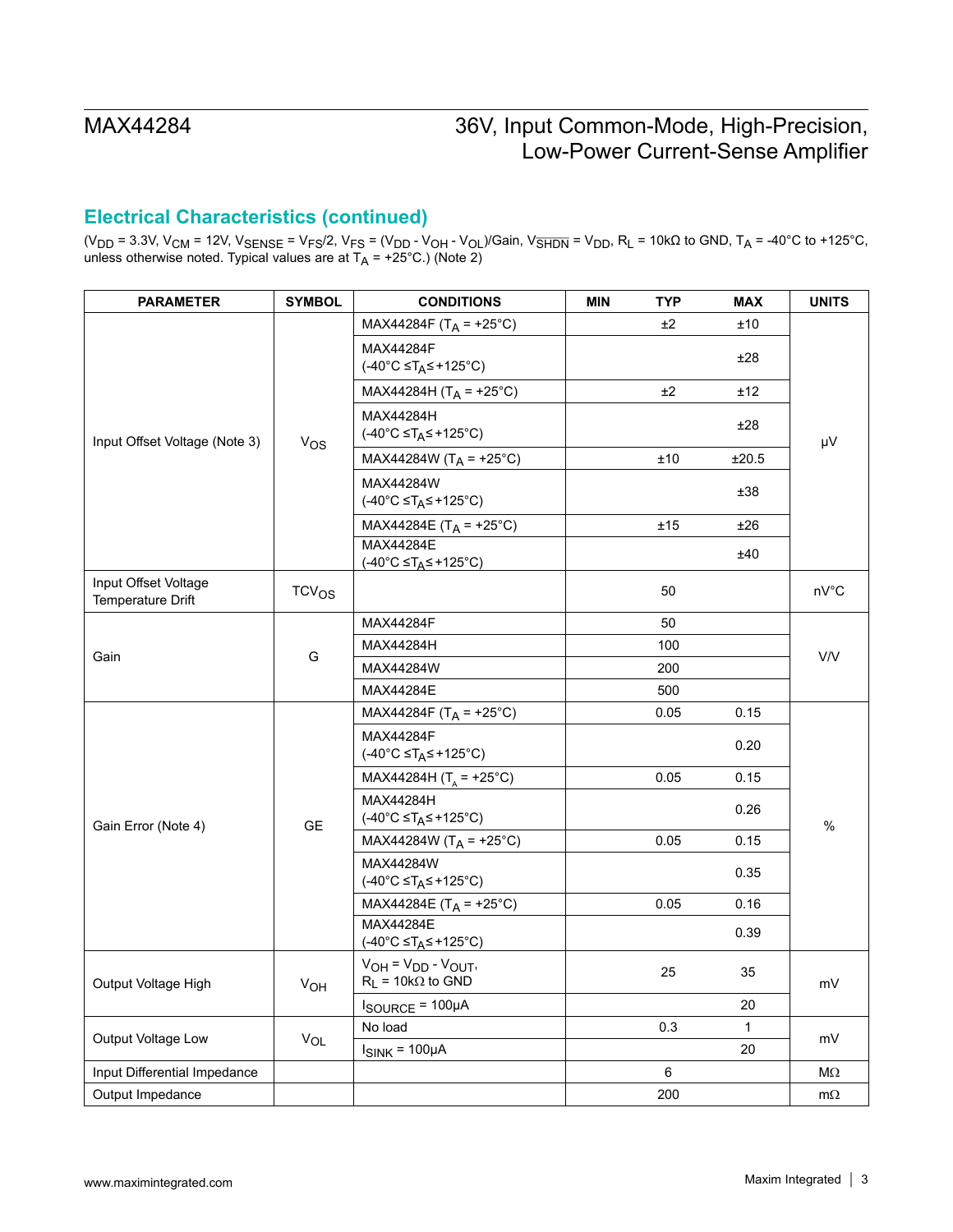## **Electrical Characteristics (continued)**

(V<sub>DD</sub> = 3.3V, V<sub>CM</sub> = 12V, V<sub>SENSE</sub> = V<sub>FS</sub>/2, V<sub>FS</sub> = (V<sub>DD</sub> - V<sub>OH</sub> - V<sub>OL</sub>)/Gain, V<sub>SHDN</sub> = V<sub>DD</sub>, R<sub>L</sub> = 10kΩ to GND, T<sub>A</sub> = -40°C to +125°C, unless otherwise noted. Typical values are at  $T_A$  = +25°C.) (Note 2)

| <b>PARAMETER</b>                  | <b>SYMBOL</b> | <b>CONDITIONS</b>                                                                | <b>MIN</b> | <b>TYP</b> | <b>MAX</b> | <b>UNITS</b> |  |
|-----------------------------------|---------------|----------------------------------------------------------------------------------|------------|------------|------------|--------------|--|
| <b>AC CHARACTERISTICS</b>         |               |                                                                                  |            |            |            |              |  |
|                                   |               | MAX44284F                                                                        |            | 3          |            |              |  |
|                                   |               | MAX44284H                                                                        | 1.8<br>1   |            |            |              |  |
| Small-Signal Bandwidth            | $BW_{3dB}$    | MAX44284W                                                                        |            |            |            | <b>kHz</b>   |  |
|                                   |               | MAX44284E                                                                        |            | 0.4        |            |              |  |
| Input Voltage-Noise Density       | $e_n$         | $f = 1kHz$                                                                       |            | 150        |            | nV/√Hz       |  |
| AC Common-Mode Rejection<br>Ratio | AC CMRR       | $f = 10kHz$ , 600mV <sub>P-P</sub> sinusoidal<br>waveform                        | 80         |            | dB         |              |  |
| Settling Time                     | $t_{\rm S}$   | $V_{\text{OUT}}$ from 250mV to 2.5V,<br>Gain = 50, within 12-bit accuracy        | 1500       |            |            |              |  |
|                                   |               | $V_{\text{OUT}}$ from 250mV to 2.5V,<br>Gain = $100$ , within 12-bit<br>accuracy |            | 1500       |            |              |  |
|                                   |               | V <sub>OUT</sub> from 250mV to 2.5V,<br>Gain = $200$ , within 12-bit<br>accuracy |            | 1800       |            | μs           |  |
|                                   |               | V <sub>OUT</sub> from 250mV to 2.5V,<br>Gain = $500$ , within 12-bit<br>accuracy |            | 4000       |            |              |  |
|                                   |               | $R_{\text{ISO}} = 0\Omega$                                                       | 500        |            |            |              |  |
| Capacitive Load                   | $C_{L}$       | $R_{\text{ISO}} = 20\Omega$                                                      |            | 2200       |            | pF           |  |

**Note 2:** All devices are 100% production tested at  $T_A = +25^{\circ}C$ . All temperature limits are guaranteed by design.

Note 3: V<sub>OS</sub> is calculated by applying two values of V<sub>SENSE</sub> (10% of full-scale range to 90% of full-scale range).

Note 4: Gain Error is calculated by applying two values of V<sub>SENSE</sub> (10% of full-scale range to 90% of full-scale range) and calculating the error of the slope, vs. the ideal.

**Note 5:** CMRR measurement is done at  $V_{\text{OUT}} = V_{\text{DD}}/2$  condition.

**Note 6:** PSRR measurement is done at  $V_{\text{OUT}} = 1V$  condition.

**Note 7:** Parameter is guaranteed by design.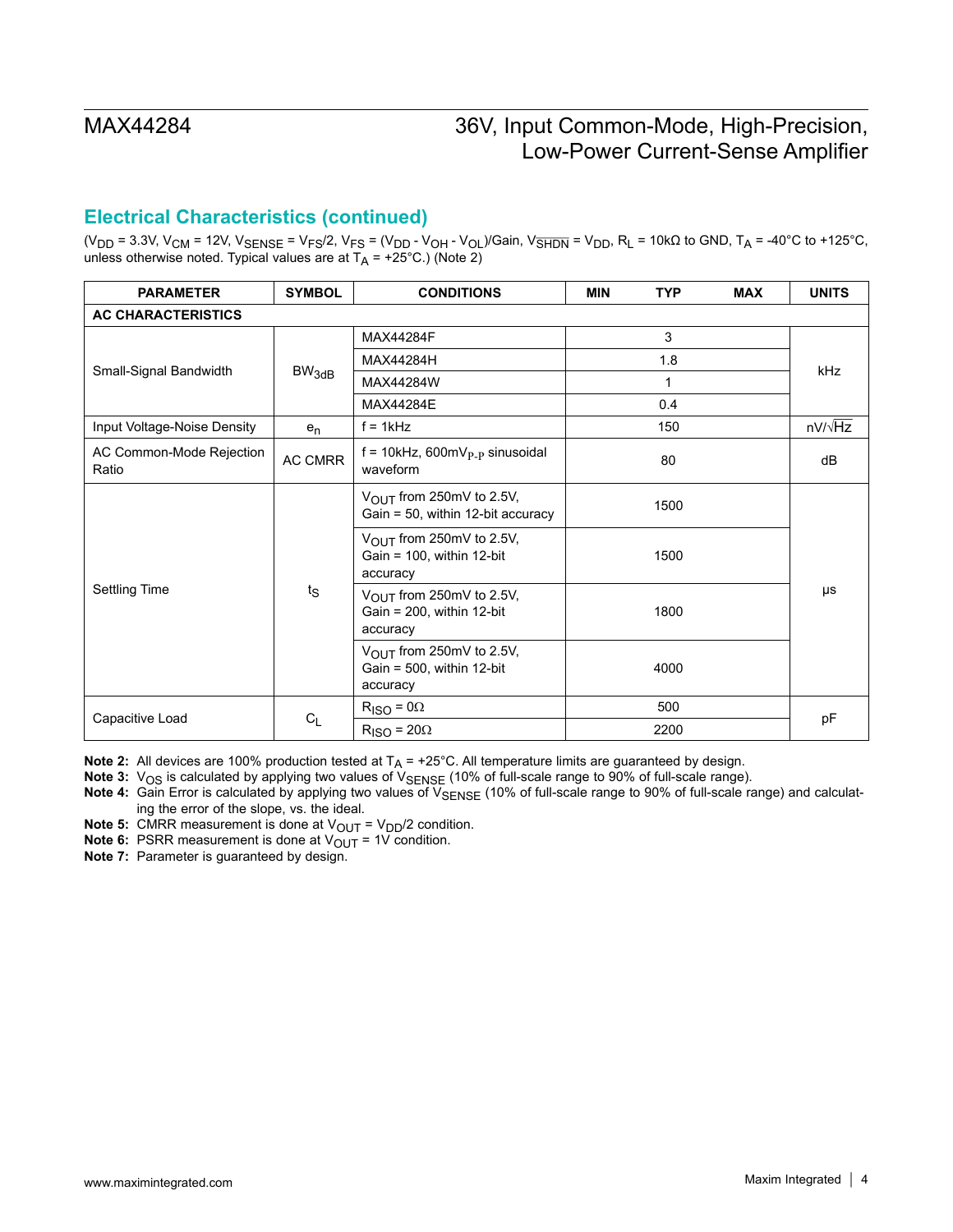# **Typical Operating Characteristics**

 $(T_A = +25^{\circ}C,$  unless otherwise noted.)



-6 -4 -2 0 2 4 6

INPUT OFFSET VOLTAGE (μV )

INPUT OFFSET VOLTAGE ( μV )

-0.08 -0.06 -0.04 -0.02 0 0.02 0.04 0.06 0.08

GAIN ERROR (%)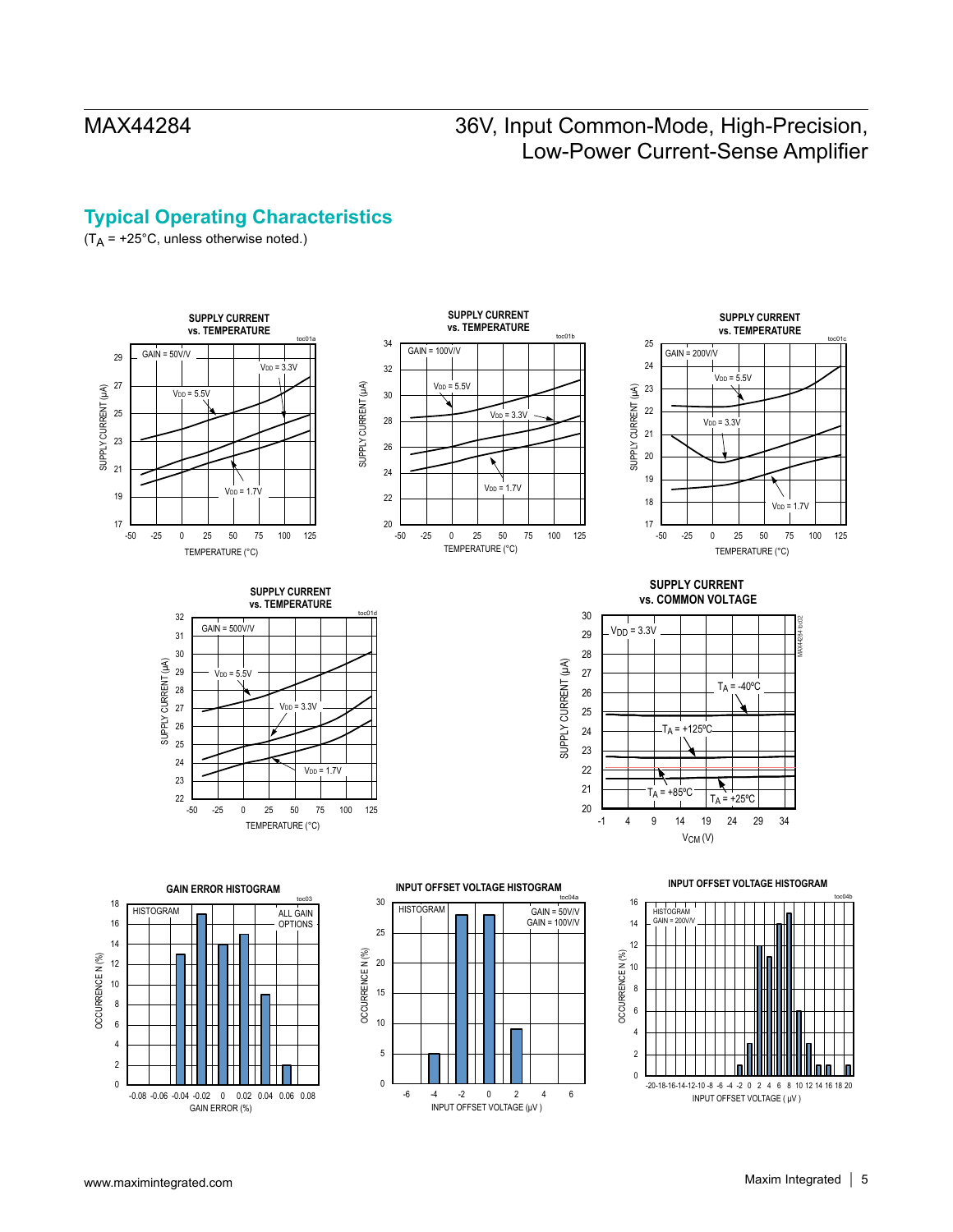# **Typical Operating Characteristics (continued)**

 $(T_A = +25^{\circ}C,$  unless otherwise noted.)



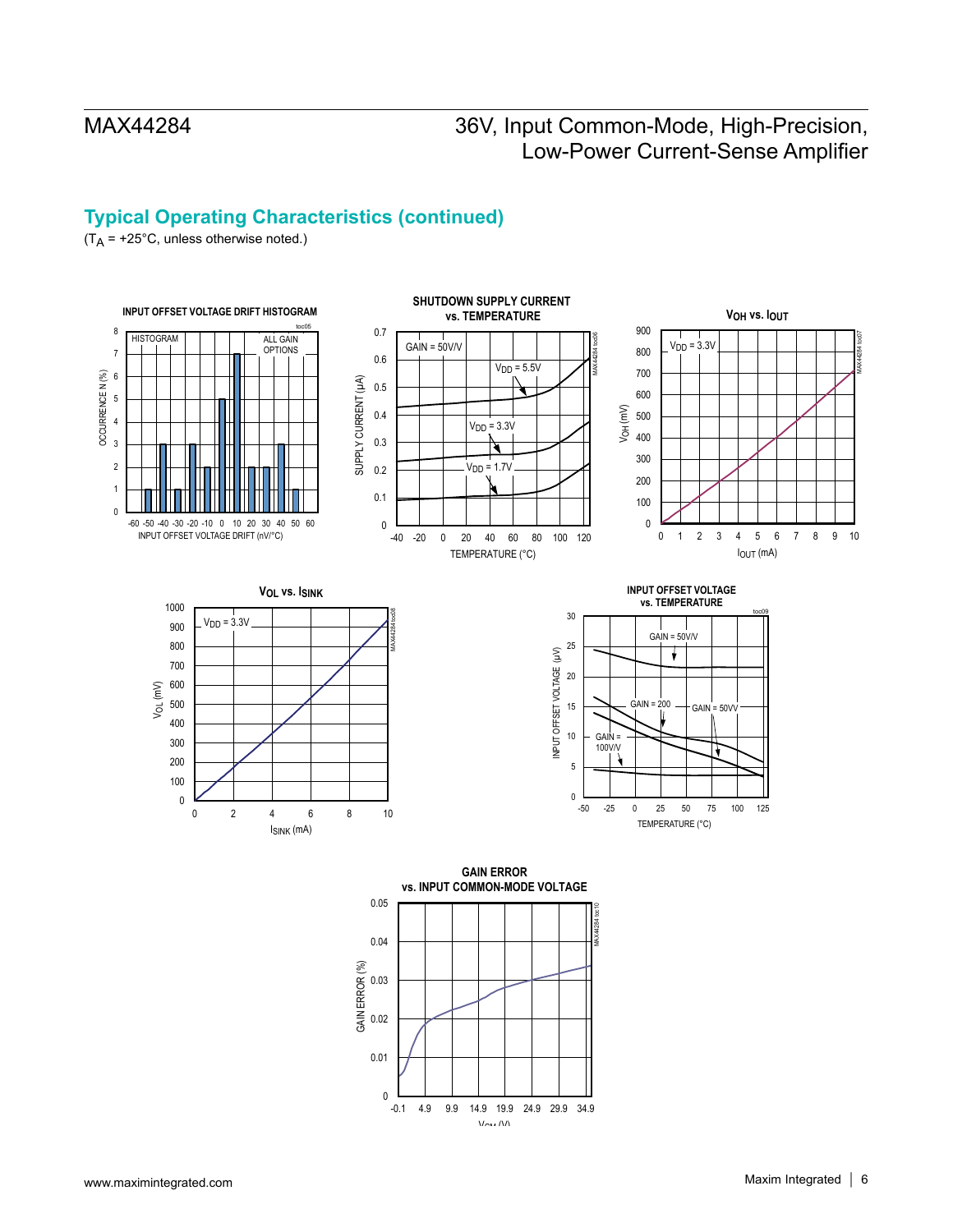## **Typical Operating Characteristics (continued)**

 $(T_A = +25^{\circ}C,$  unless otherwise noted.)





**POWER-SUPPLY REJECTION RATIO vs. TEMPERATURE**



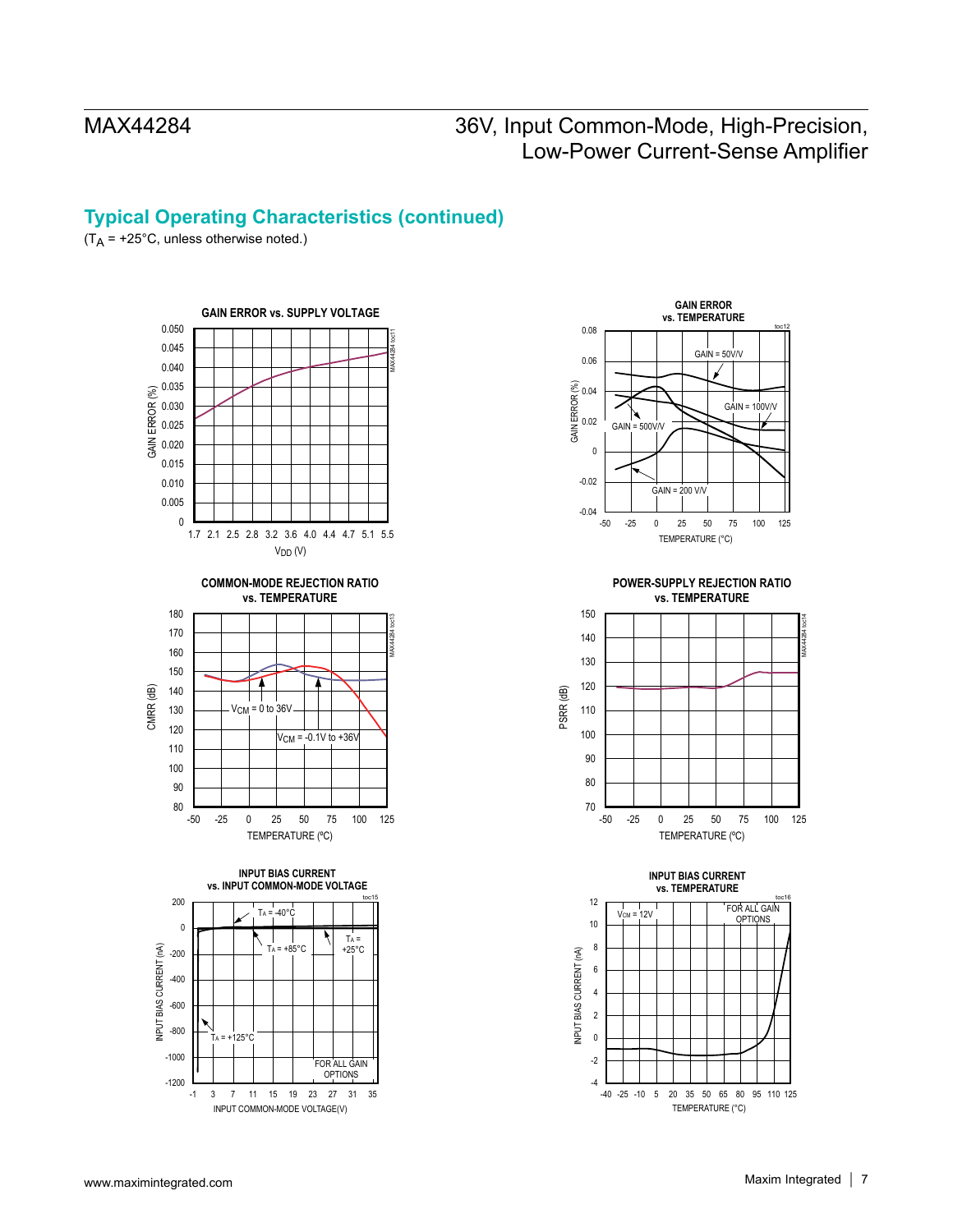## **Typical Operating Characteristics (continued)**

 $(T_A = +25^{\circ}C,$  unless otherwise noted.)





### **LARGE-SIGNAL INPUT STEP RESPONSE (V<sub>CC</sub> = 3.3V, R<sub>L</sub> = Open)**





**SMALL-SIGNAL INPUT STEP RESPONSE** (V<sub>DD</sub> = 3.3V, R<sub>L</sub> = Open, G = 100V/V)





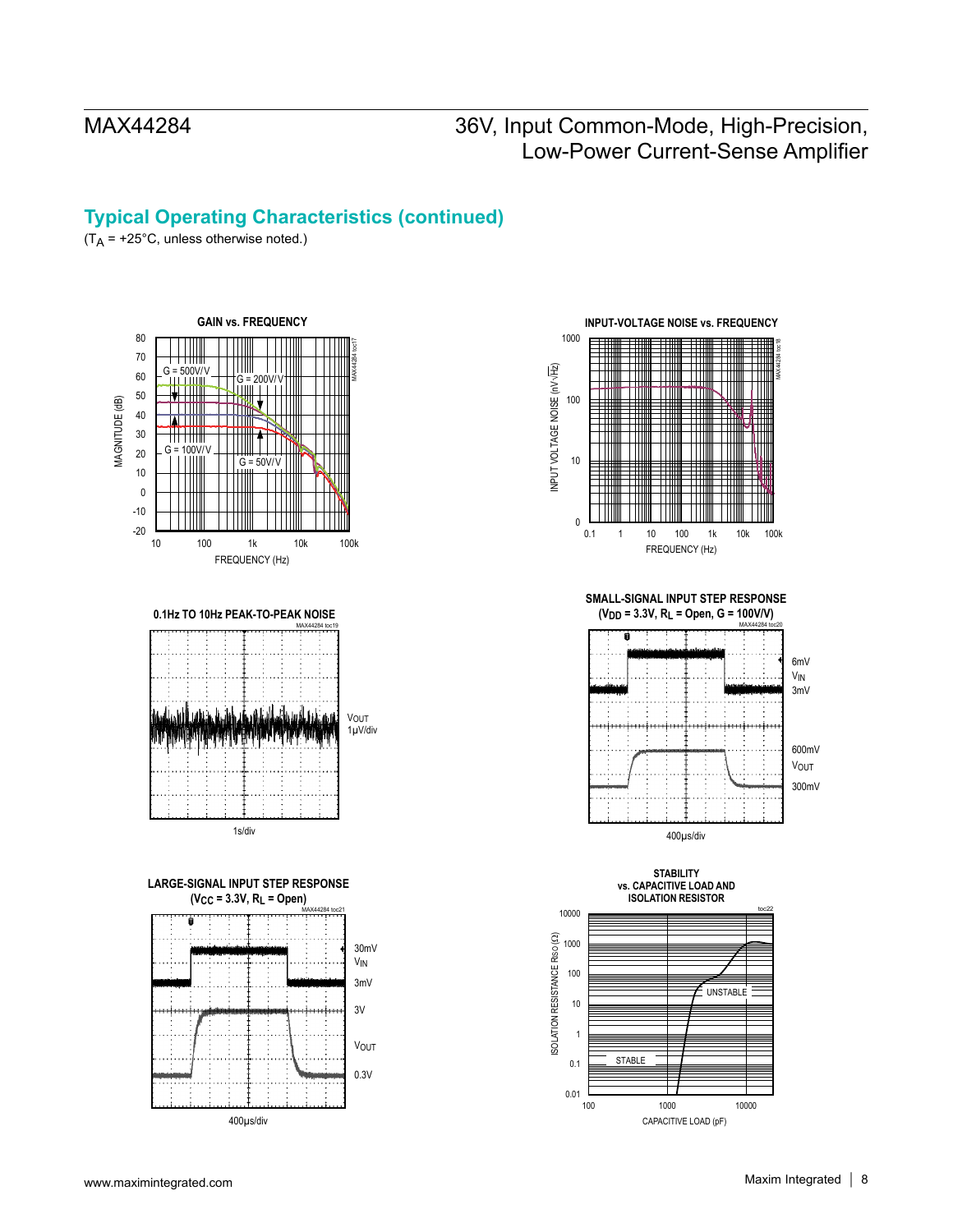# **Pin Configurations**



## **Pin Description**

| <b>PIN</b>        | <b>BUMP</b>    | <b>NAME</b>     | <b>FUNCTION</b>                                                                                                                       |  |
|-------------------|----------------|-----------------|---------------------------------------------------------------------------------------------------------------------------------------|--|
| SOT <sub>23</sub> | <b>WLP</b>     |                 |                                                                                                                                       |  |
|                   | A2             | V <sub>DD</sub> | Power-Supply Voltage Input. Bypass $V_{DD}$ to GND with 0.1µF and 4.7µF<br>capacitors in parallel as close as possible to the device. |  |
| າ                 | <b>B2</b>      | <b>GND</b>      | Ground                                                                                                                                |  |
| 3                 | A1             | $RS+$           | External Sense Resistor Power-Side Connection                                                                                         |  |
|                   | <b>B1</b>      | RS-             | External Sense Resistor Load-Side Connection                                                                                          |  |
| 5                 | A <sub>3</sub> | <b>OUT</b>      | Output Voltage. $V_{OUT}$ is proportional to $V_{SENSE} = V_{RS+} - V_{RS-}$ .                                                        |  |
| 6                 | B3             | <b>SHDN</b>     | Active-Low Shutdown Input. Connect to $V_{DD}$ for normal operation.                                                                  |  |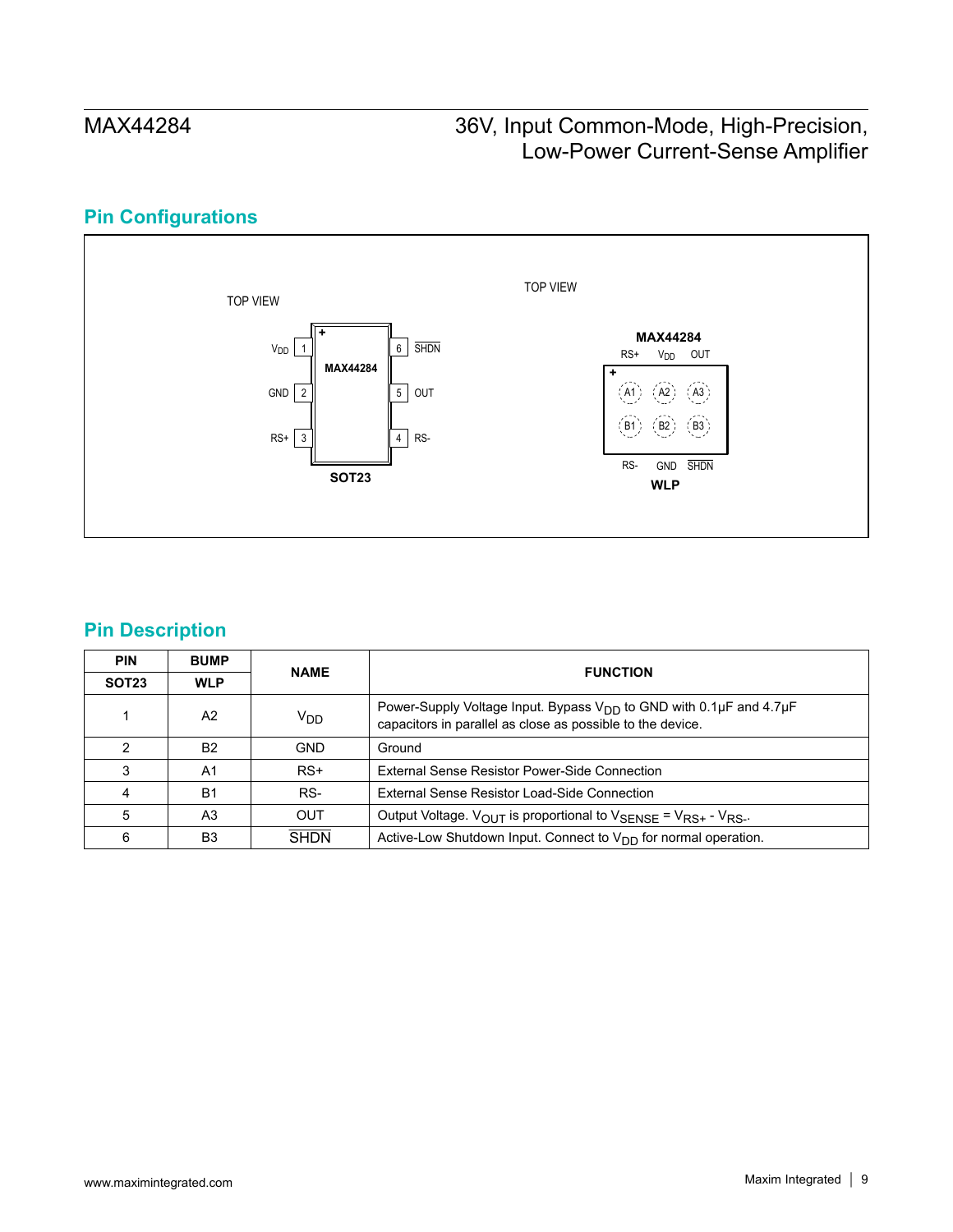## **Detailed Description**

The MAX44284 family features a single-supply; highaccuracy unidirectional, current-sense amplifier in various gain options and a -0.1V to 36V input common-mode range that is independent of supply voltage  $(V_{DD})$ . The MAX44284 is ideal for many battery-powered, handheld devices because it uses only maximum 31.2μA quiescent supply current to extend battery life. The device's low input offset voltage, tight gain error, and low temperature drift characteristics allow the use of small-sense resistors for current measurements to improve power-supply conversion efficiency and accuracy of measurements. This feature allows monitoring of power-supply load current even if the rail is shorted to ground. High-side current monitoring does not interfere with the ground path of the load being measured, making the IC particularly useful in a wide range of high-reliability systems.

Because of its extended common-mode range below ground, this part can also be used as a low-side current sensing element.

### **Shutdown**

The MAX44284 features active-low logic shutdown input to reduce the supply current. Drive SHDN high for normal operation. Drive SHDN low to place the device in shutdown mode. In shutdown mode, the supply current drawn from the  $V_{\text{DD}}$  is less than 1µA (max).

### **Precision**

The MAX44284 uses capacitive-coupled Instrumentation amplifier architecture that enables the part to achieve over the top common-mode voltage ranges, high power efficiency, high gain accuracy, and low-power design.

### **Low Offset Voltage and Low Gain Error**

The MAX44284 utilizes Capacitive-Coupled Chopper Instrumentation Amplifier (CCIA) architecture to achieve a low-input offset voltage of less than 10µA. These techniques also enable extremely low-input offset voltage drift over time and temperature to  $50nV$ °C. The precision  $V_{OS}$ specification allows accurate current measurements with lower values of current-sense resistors, thus reducing power dissipation in battery-powered systems, as well as load regulation issues in low-voltage DC power supplies.

Working with error tolerances with very few internal blocks in this architecture is instrumental in achieving a gain error of less than 0.20% over the entire temperature range of -40°C to +125°C.

### **Applications Information**

### **Input Differential Signal Range**

The MAX44284's input structure is optimized for sensing small differential signals as low as 3.4mV full scale  $(V<sub>FS</sub>)$  for high efficiency with lowest power dissipation in the sense resistor, or 110mV full scale for high dynamic range. The input differential signal range is determined by the following equation for the MAX44248 family.

$$
V_{(SENSE\,RANGE)} = \frac{V_{DD}}{GAN}
$$

The input differential voltage range is estimated for  $V<sub>DD</sub>$  from 1.7V to 5.5V for different gain values of the MAX44284 as shown in [Table 1](#page-9-0)

Ideally, the maximum load current develops the full-scale sense voltage across the current-sense resistor. Choose the gain needed to yield the maximum output voltage required for the application:

$$
V_{OUT} = GAIN \times V_{SENSE}
$$

### **Choosing the Sense Resistor**

### **Voltage Loss**

A high RSENSE value causes the power-source voltage to drop due to IR loss. For minimal voltage loss, use the lowest R<sub>SENSE</sub> value.

### **Accuracy**

Use the below linear equation to calculate total error:

$$
V_{\text{OUT}} = (\text{GAIN} \pm \text{GE}) \times V_{\text{SENSE}} \pm (\text{GAIN} \times V_{\text{OS}})
$$

| <b>PART</b> | GAIN (V/V) | $V_{\text{SENSE}}$ RANGE (mV) with $V_{\text{DD}}$ (1.7V) | $V_{\text{SENSE}}$ RANGE (mV) with $V_{\text{DD}}$ (5.5V) |
|-------------|------------|-----------------------------------------------------------|-----------------------------------------------------------|
| MAX44284F   | 50         | 34                                                        | 110                                                       |
| MAX44284H   | 100        |                                                           | 55                                                        |
| MAX44284W   | 200        | 8.5                                                       | 27.5                                                      |
| MAX44284E   | 500        | 3.4                                                       |                                                           |

### <span id="page-9-0"></span>**Table 1. VSENSE Input Range**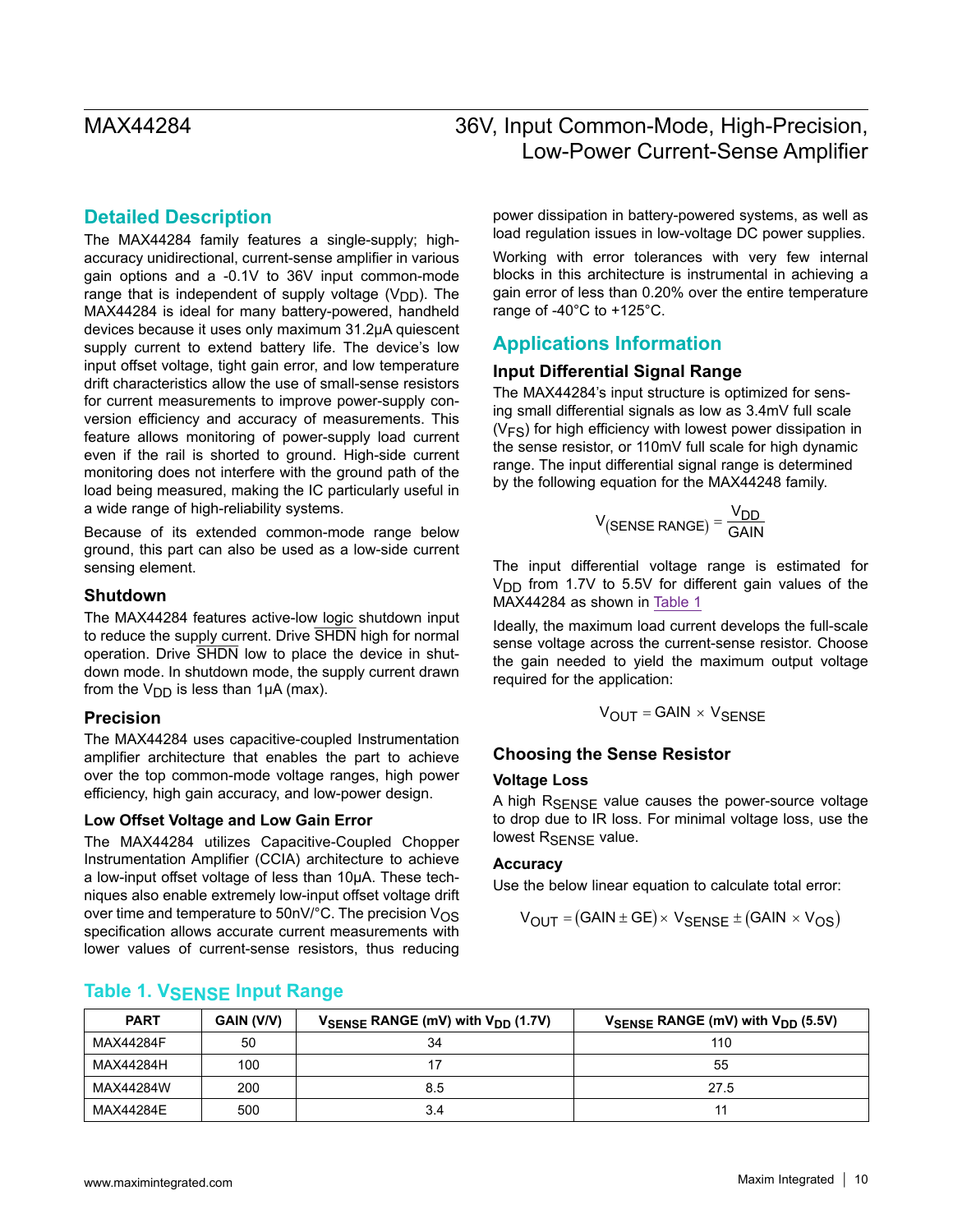A high  $R_{\text{SFRSE}}$  value allows lower currents to be measured more accurately because offsets are less significant when the sense voltage is larger. Note that the tolerance and temperature coefficient of the chosen resistors directly affect the precision of any measurement system. For best performance, select RSENSE to provide approximately maximum input differential sense voltage of 110mV (MAX44284F) or 55mV (MAX44284H) or 27.5mV (MAX44284W) or 11mV (MAX44284E) of sense voltage for the full-scale current in each application. Sense resistors of 5mΩ to 100mΩ are available with 1% accuracy or better.

### **Efficiency and Power Dissipation**

At high current levels, the  $12R$  losses in  $R_{\text{SENSE}}$  can be significant. This should be taken into consideration when choosing the resistor value and its power dissipation (wattage) rating. The sense resistor's value will drift if it is allowed to heat up excessively. The precision  $V_{OS}$  of the MAX44284 allows the use of small sense resistors to reduce power dissipation and reduce hot spots.

### **Kelvin Connections**

Because of the high currents that may flow through R<sub>SENSE</sub> based on the application, take care to eliminate solder and parasitic trace resistance from causing errors in the sense voltage. Either use a four-terminal currentsense resistor or use Kelvin (force and sense) PCB layout techniques.

### **Input Filtering**

Some applications of current-sense amplifiers need to measure currents accurately even in the presence of both differential and common-mode ripple, as well as a wide variety of input transient conditions.

The MAX44284 allows two methods of filtering to help improve performance in the presence of input commonmode voltage and input differential voltage transients. [Figure 1](#page-10-0) shows a differential input filter. The capacitor  $C_{\text{IN}}$  across RS+ and RS- along with the resistor R<sub>IN</sub> helps filter against input differential voltages and prevents them from reaching the MAX44284. The corner frequency of this filter is determined by the choice of  $R_{IN}$ ,  $C_{IN}$ . [Figure 2](#page-10-1) shows a common-mode input filter. The choice of capacitance depends on corner frequency after  $R_{IN}$  is chosen. In case of mismatch or error in application design, an

<span id="page-10-0"></span>

*Figure 1. Differential Input Filtering*

<span id="page-10-1"></span>

*Figure 2. Input Common-Mode Filtering*

additional DC error is accumulated as offset voltage and increased gain error.

$$
V_{OS} = (R_{IN} \times I_{OFFSET}) + (DR_{IN} \times I_{BIAS})
$$

DR<sub>IN</sub> is the resistance mismatch in  $R_{IN}$  at RS+ and RS-. If  $DR_{IN}$  is too small, its effect can be neglected. Since IOFFSET of the MAX44284 is smaller than 2nA, and if we want to make sure  $V_{OS}$  is lesser than 1 $\mu$ V range, choosing

$$
R_{IN} < (V_{OS} \div I_{OFFSET})
$$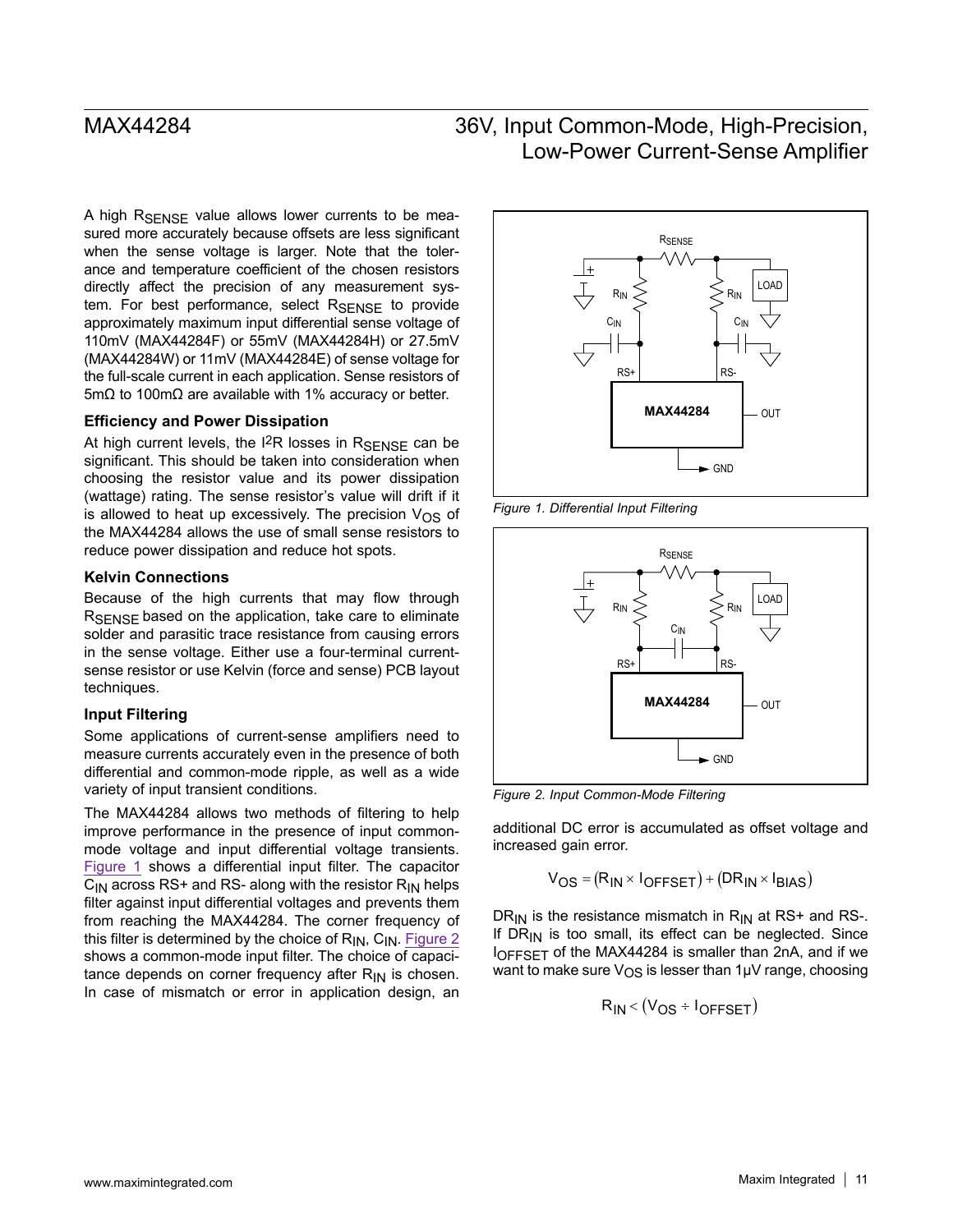For gain error, it depends on its input impedance and  $R_{IN}$ .

$$
GainError = \frac{-R_{IN}}{2 \times Z_{IN}}
$$

Avoid additional gain error shift due to the effect of  $R_{IN}$ . For gain error, the MAX44284 is 0.15%. If the margin of additional effect of  $R_{IN}$  results in a gain error shift of less than 0.02%, then:

$$
R_{IN} < \frac{0.02\%}{2 \times Z_{IN}} = 600\Omega
$$

So R<sub>IN</sub> can be chosen  $\leq 500\Omega$ .

### **Output Filtering**

The internal architecture of the MAX44284 suppresses the DC offset, 1/f noise, and accumulates at higher frequencies so that they can be filtered out. Hence, minute AC disturbances can be observed at 10kHz and 20kHz. It is recommended to add an output filter after the MAX44284 to avoid noise and unwanted frequency disturbances at the output with 5kHz -3dB  $f_c$  (see [Figure 3](#page-11-0)).

(Suggested values of C and R : 2.2nF and 1.8kΩ, respectively.)

### **Bidirectional Application**

Battery-powered systems may require a precise bidirectional current-sense amplifier to accurately monitor the battery's charge and discharge currents. Measurements of the two separate outputs with respect to GND yield an accurate measure of the charge and discharge currents respectively ([Figure 4](#page-11-1)).

<span id="page-11-0"></span>

*Figure 3. Filtering*

<span id="page-11-1"></span>

*Figure 4. Bidirectional Application*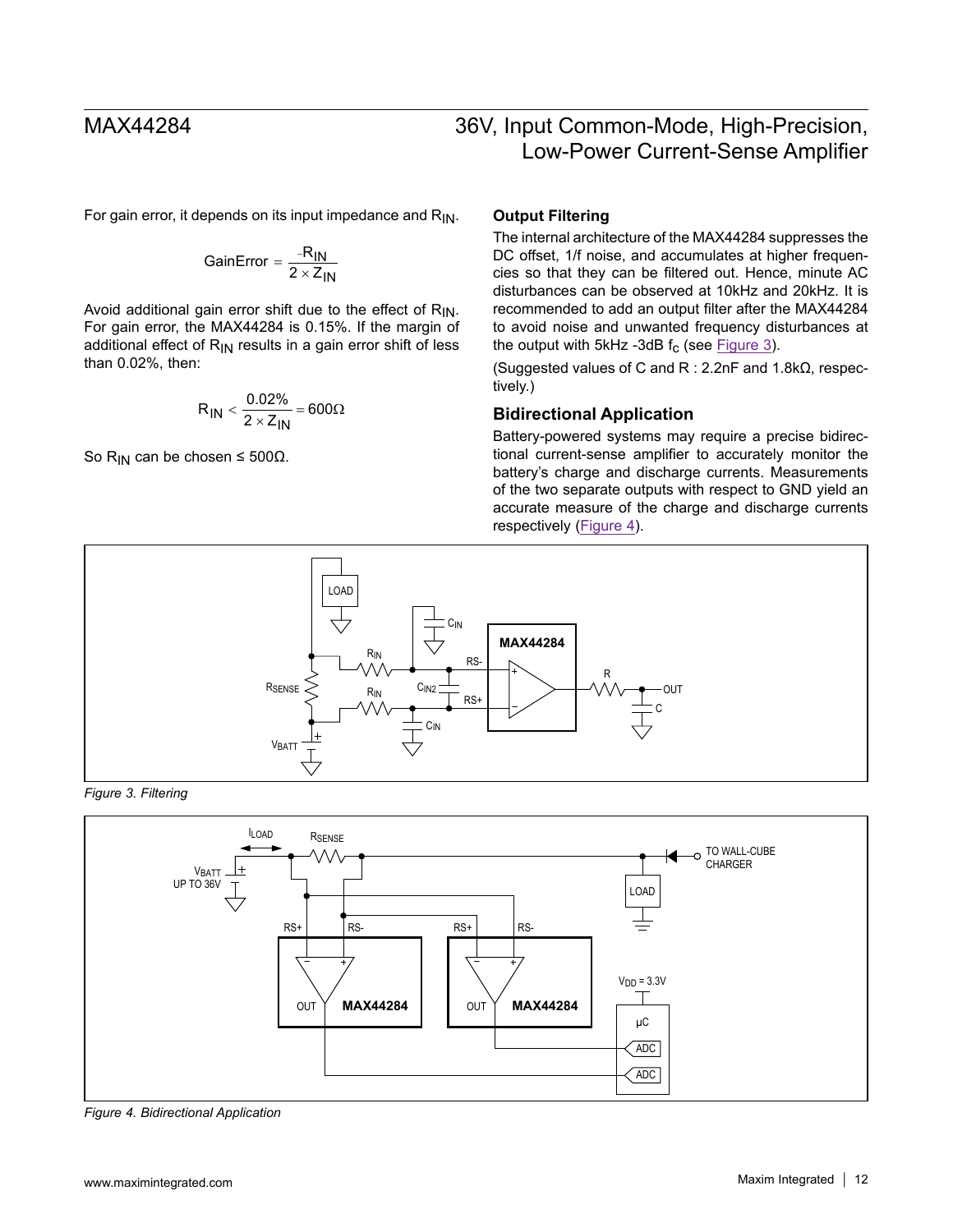## <span id="page-12-0"></span>**Ordering Information**

| <b>PART</b>   | GAIN (V/V) | <b>TEMP RANGE</b>                     | <b>PIN-PACKAGE</b> | <b>TOP MARK</b> |
|---------------|------------|---------------------------------------|--------------------|-----------------|
| MAX44284FAWT+ | 50         | -40 $^{\circ}$ C to +125 $^{\circ}$ C | 6 WLP              | $+CX$           |
| MAX44284FAUT+ | 50         | -40 $^{\circ}$ C to +125 $^{\circ}$ C | 6 SOT23            | +ACSF           |
| MAX44284HAWT+ | 100        | -40°C to +125°C                       | 6 WLP              | $+CY$           |
| MAX44284HAUT+ | 100        | -40°C to +125°C                       | 6 SOT23            | +ACSG           |
| MAX44284WAWT+ | 200        | -40°C to +125°C.                      | 6 WLP              | $+CZ$           |
| MAX44284WAUT+ | 200        | -40°C to +125°C                       | 6 SOT23            | +ACSH           |
| MAX44284EAWT+ | 500        | -40 $^{\circ}$ C to +125 $^{\circ}$ C | 6 WLP              | +DA             |
| MAX44284EAUT+ | 500        | -40 $^{\circ}$ C to +125 $^{\circ}$ C | 6 SOT23            | +ACSI           |

*+Denotes a lead(Pb)-free/RoHS-compliant package*

## **Package Information**

For the latest package outline information and land patterns (footprints), go to **www.maximintegrated.com/packages**. Note that a "+", "#", or "-" in the package code indicates RoHS status only. Package drawings may show a different suffix character, but the drawing pertains to the package regardless of RoHS status.

| <b>PACKAGE TYPE</b> | <b>PACKAGE CODE</b> | <b>OUTLINE NO.</b> | LAND PATTERN NO.                      |
|---------------------|---------------------|--------------------|---------------------------------------|
| 6 WLP               | W60A1+1             | 21-0656            | <b>Refer to Application Note 1891</b> |
| 6 SOT23             | J6+1                | 21-0058            | 90-0175                               |

# **Chip Information**

PROCESS: BiCMOS